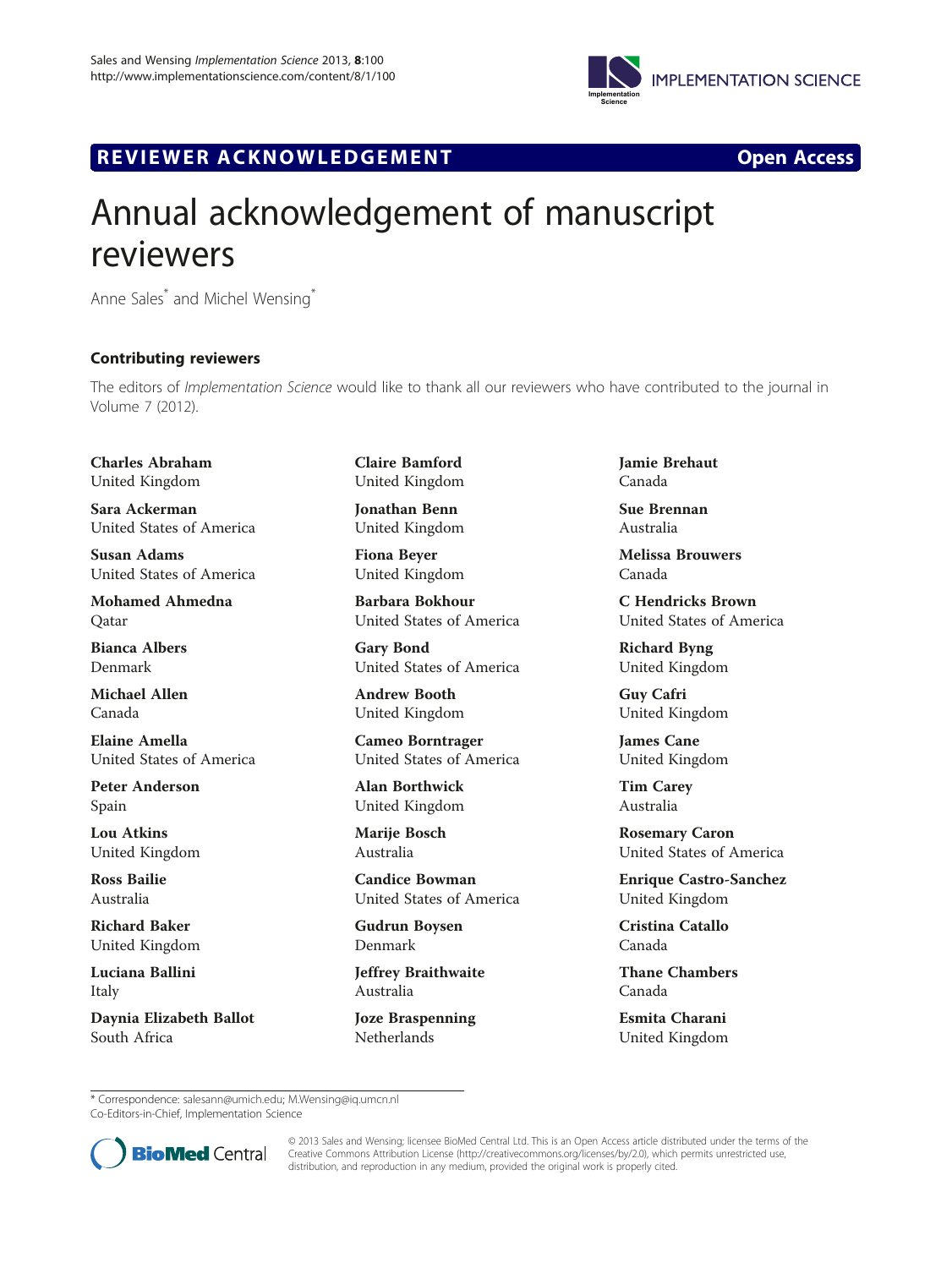Francine Cheater United Kingdom

Kath Checkland United Kingdom

Helen Chin United Kingdom

Siriporrn Chirawatkul Thailand

Erika Frischknecht Christensen Denmark

Theopisti Chrysanthaki United Kingdom

Alexander Clark Canada

Sean Clarke United States of America

Stephanie Cohen United States of America

Heather Colquhoun Canada

Simon Coulton United Kingdom

Luis Gabriel Cuervo United States of America

Nicky Cullum United Kingdom

Gavin Daker-White United Kingdom

Laura Damschroder United States of America

Frank Davidoff United States of America

Mark Davis Australia

Carl de Wet United Kingdom

James Dearing United States of America

Vincent Deary United Kingdom

Sophie Desroches Canada

Brian Dixon United States of America Mary Dixon-Woods United Kingdom

Maureen Dobbins Canada

Debra Dobbs United States of America

Andrew Don-Wauchope Canada

Shannon Dorsey United States of America

Colleen Doyle Australia

Pierre Durieux France

Judith Dyson United Kingdom

Mark Ebell United States of America

Andrew Elders United Kingdom

Ann Catrine Eldh Sweden

Mike English Kenya

Anna Essén Sweden

Tracy Finch United Kingdom

Gerd Flodgren United Kingdom

Jay Ford United States of America

Jill Francis United Kingdom

Atle Fretheim Norway

Jeffrey Fuller Australia

Anna Gagliardi Canada

Nicola Gale United Kingdom

Afschin Gandjour Germany

Benjamin Gardner United Kingdom

Ann Garland United States of America

Max Geraedts Germany

Russell Glasgow United States of America

Paul Glasziou Australia

Lisa Gold Australia

Ralph Gonzales United States of America

Ian Graham Canada

Gonzalo Grandes Spain

Sarah Griffin United States of America

Iñaki Gutierrez Spain

Mary Haines Australia

Carmen Hall United States of America

Kara Hall United States of America

Jonathan Hammond United Kingdom

Margaret Handley United States of America

Wendy Hardeman United Kingdom

Katherine Harding Australia

Claire Harris Australia

Margaret B. Harrison Canada

Gill Harvey United Kingdom

Penelope Hawe Canada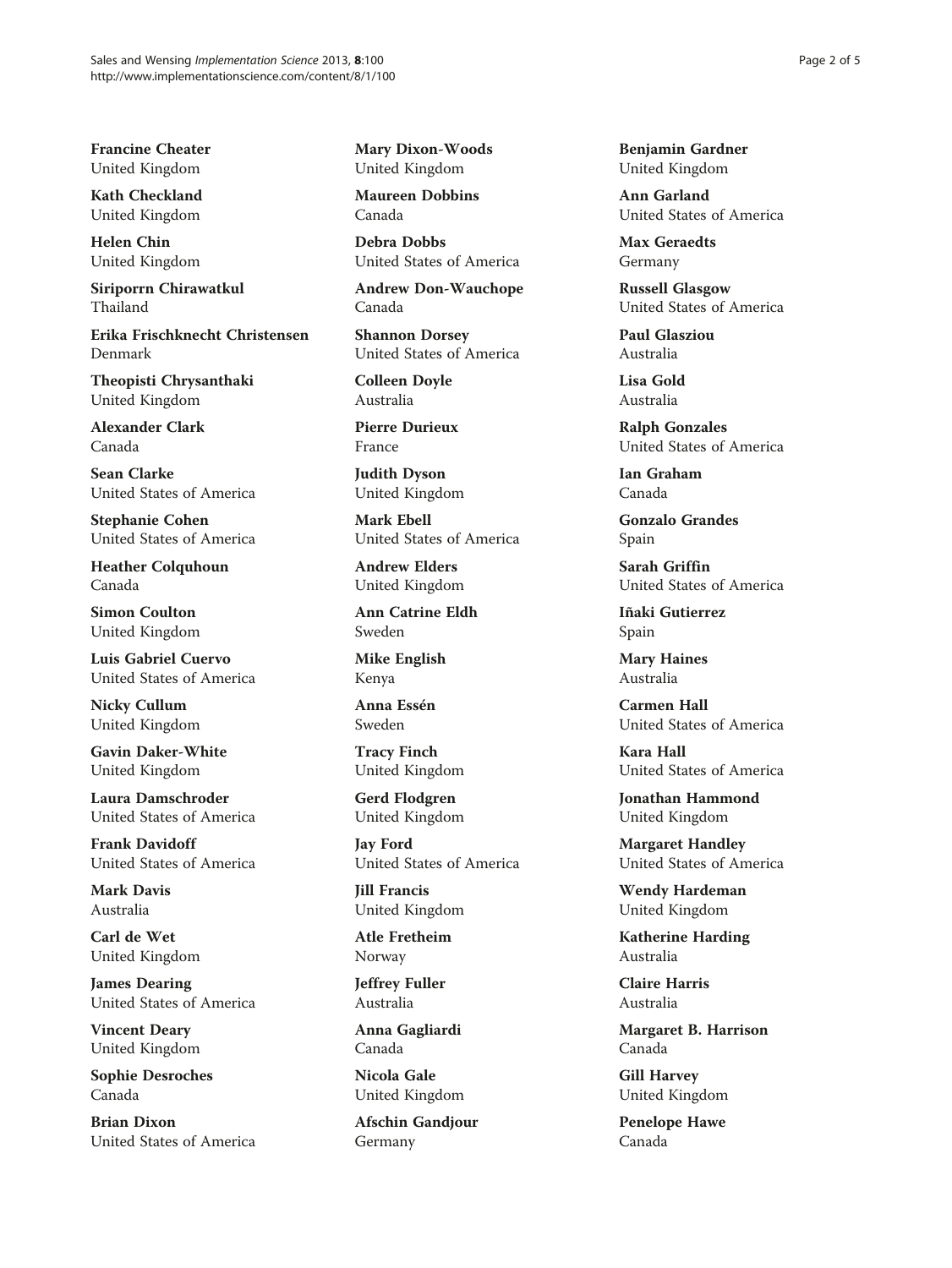Larry Hearld United States of America

Robert Hecht United States of America

Anthony Hemmelgarn United States of America

Susanne Hempel United States of America

Jane Hendy United Kingdom

Anne Holland Australia

Margaret Holmes-Rovner United States of America

Daniel Holt United States of America

Michelle Honey New Zealand

Maria Horne United Kingdom

Alison Hutchinson Australia

Sylvia Hysong United States of America

Irene Ilott United Kingdom

Theodore Iwashyna United States of America

Catherine Jackson United Kingdom

Jesse Jacobs United States of America

Katharina Janus United States of America

Bonnie Jennings United States of America

Patrick Jeurissen **Netherlands** 

Paul Johnson Australia

Marie Johnston United Kingdom

Lydia Kapiriri Canada

Elizabeth Kendall Australia

Amy Kilbourne United States of America

Gad Kilonzo Tanzania

Roman Kislov United Kingdom

Alison Kitson United Kingdom

Niina Kolehmainen United Kingdom

Tiina Kortteisto Finland

Anita Kothari Canada

Saravana Kumar Australia

Regina Kunz Switzerland

Joseph Kwan United Kingdom

Yiannis Kyratsis United Kingdom

Anna Lau United States of America

Miranda Laurant **Netherlands** 

Rebecca Lawton United Kingdom

Jennifer Leeman United States of America

France Legare Canada

Laura Leviton United States of America

Cara Lewis United States of America

Linda Li Canada

Andrew Lockett United Kingdom

Lisa Lubomski United States of America Pisake Lumbiganon Thailand

Renee Lyons Canada

Annette Majnemer Canada

Richard Martin United States of America

Graham Martin United Kingdom

Carl May United Kingdom

Danielle Mazza Australia

John McAteer United Kingdom

Julie McDonald Australia

Rosemary McEachan United Kingdom

Bradford McFadyen Canada

Katherine McGilton Canada

Lorna McKee United Kingdom

Ann McKibbon Canada

Fiona Miller Canada

Stephen Mills Thailand

David Moher Canada

Gerard Molloy United Kingdom

Gabriel Moore Australia

Donna Moralejo Canada

Jill Morrison United Kingdom

Felix Naughton United Kingdom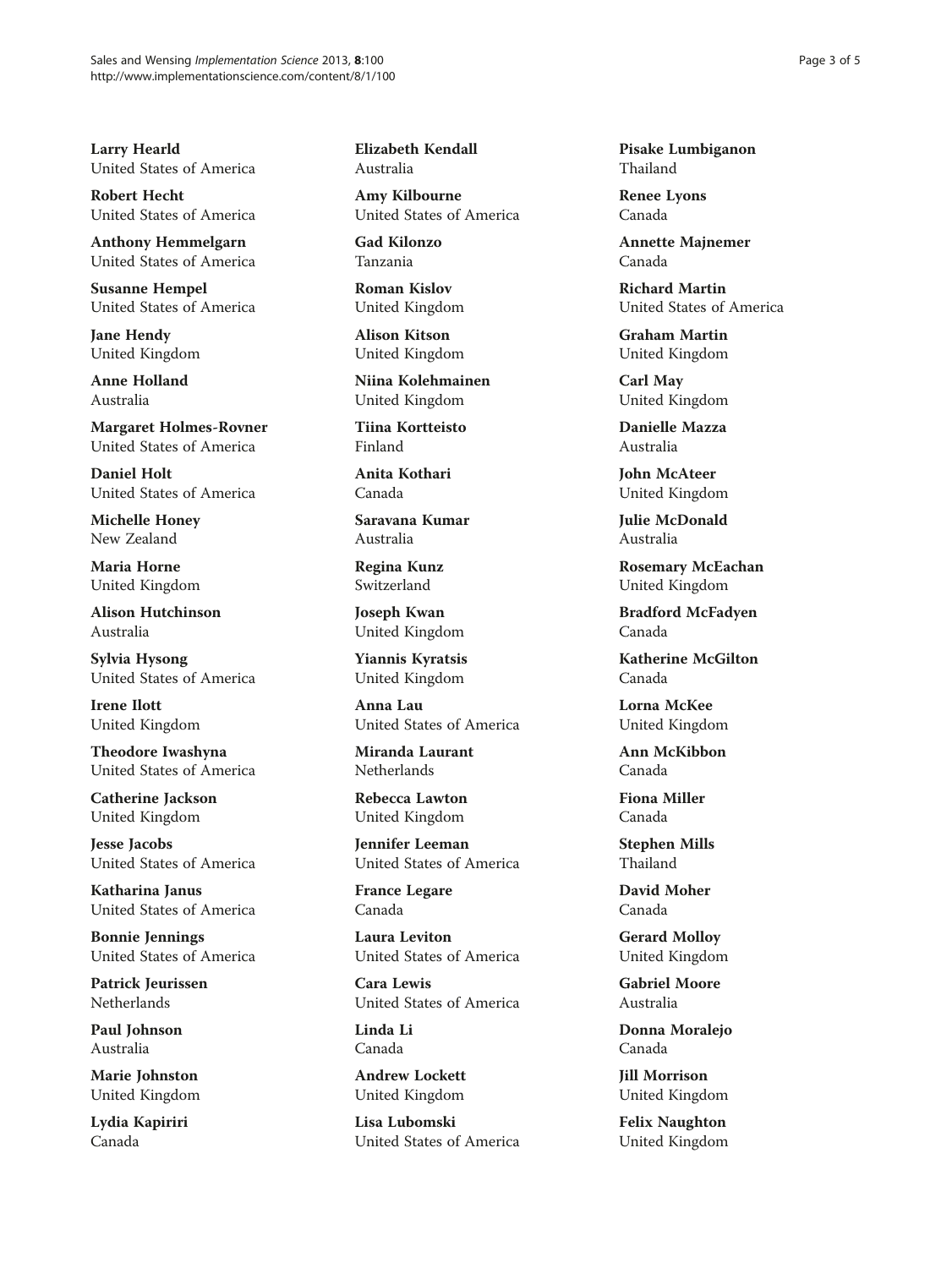Skye Newton Australia

Per Nilsen Sweden

Wynne Norton United States of America

Sandra Nutley United Kingdom

Mathieu Ouimet Canada

Deborah Parker Australia

John Parsons New Zealand

Salvador Peiró Spain

David Pilgrim United Kingdom

Byron Powell United States of America

Peter Pronovost United States of America

Joanne Protheroe United Kingdom

Jeff Pyne United States of America

Craig Ramsay United Kingdom

Geetha Ranmuthugala Australia

Tim Rapley United Kingdom

Arash Rashidian Iran

Melody Rhydderch United Kingdom

JaMuir Robinson United States of America

Hector Rodriguez United States of America

Sarah Rosenbaum Norway

Patricia Rosenberger United States of America Lisa Rubenstein United States of America

Bruno Rushforth United Kingdom

Jo Rycroft-Malone United Kingdom

Anna Sallis United Kingdom

Shannon Scott Canada

Nick Sevdalis United Kingdom

Rod Sheaff United Kingdom

Paul Shekelle United States of America

Sasha Shepperd United Kingdom

Nahoko Shindo Switzerland

Stephanie Short Australia

Jane Silovsky United States of America

Sara Singer United States of America

Falko F Sniehotta United Kingdom

Leif Solberg United States of America

Nelson SooHoo United States of America

Neil Spicer United Kingdom

Katherine Stamatakis United States of America

Nicholas Steel United Kingdom

Cheryl Stetler United States of America

Keith Stevenson United Kingdom

Frances Stillman United States of America

Tim Stokes United Kingdom

Sharon Straus Canada

Natalie Taylor United Kingdom

George Teather Canada

Alan Thomas United Kingdom

Eric Thomas United States of America

Edel Tierney Ireland

Jonathan Tobin United States of America

Chris Todd United Kingdom

Lyndal Trevena Australia

Tari Turner Australia

Sara Twaddle United Kingdom

Trudy van der Weijden Netherlands

Charles Vincent United Kingdom

Ivo Vlaev United Kingdom

Tara Vlasimsky United States of America

Dorothy Wade United Kingdom

Ann Wales United Kingdom

Mark Walland Australia

John Walley United Kingdom

Lars Wallin Sweden

Vicky Ward United Kingdom